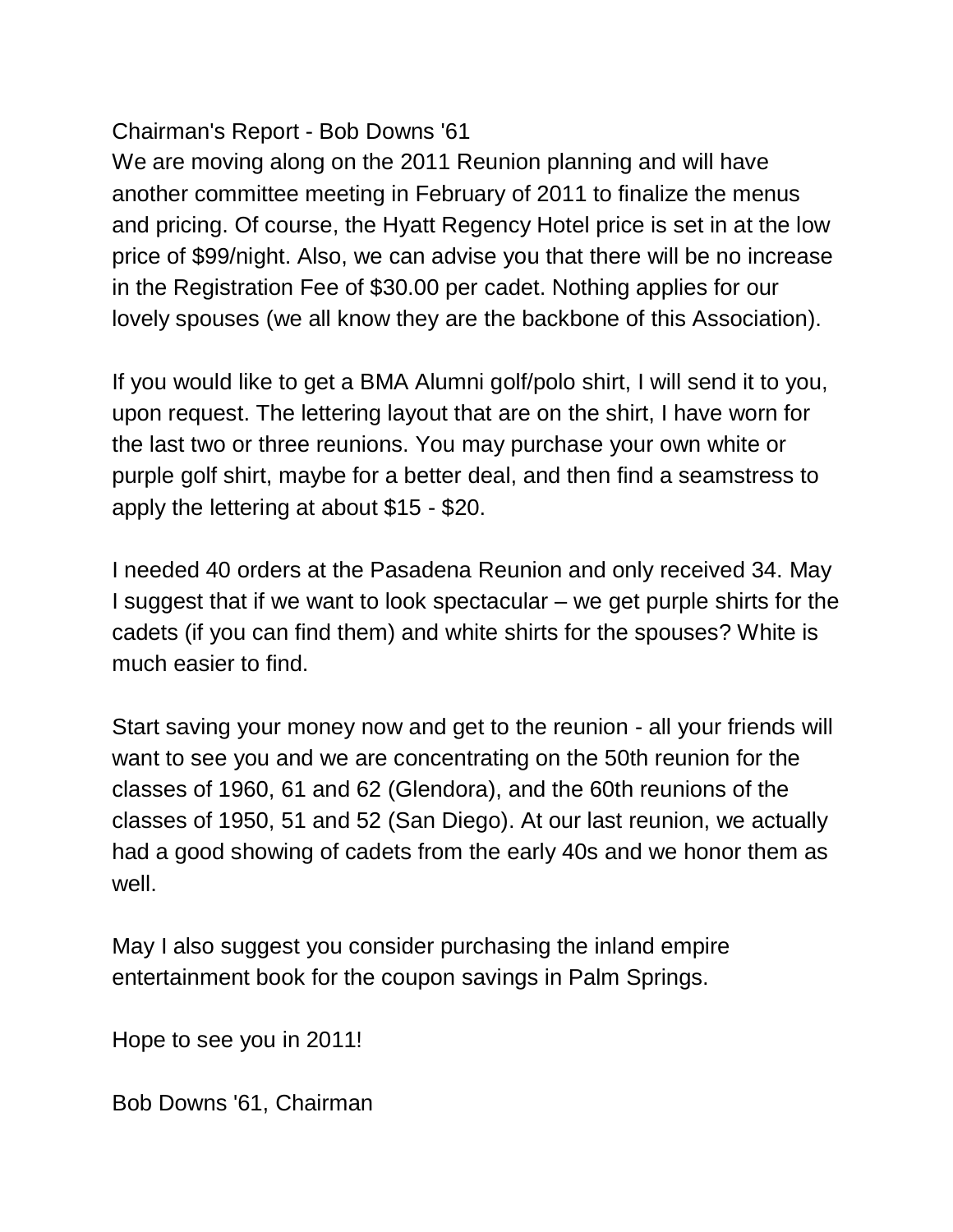Phone: (602) 942-5409 E-mail: rmdowns@cox.net

### Adjutant's Report - Doug Halbert '50

I continue to work at keeping our BMA Alumni Directory up to date. I remind you, it is only as good as you make it. If you move, change e-Mail address, get a new phone number, exchange your spouse for a new one, or anything like that, please let me know so I can keep your record up to date. Many newsletters are returned when information has changed and I haven't been notified, so keep this in mind when you have even the slightest change, i.e., zip code or area code or e-mail address.

Keep asking your fellow cadets to join our BMA Alumni Association. Let them know what fun we have at our Reunions and contact me with their name and address so I may send them an invitation to join our Association. This invitation tells them about our history and purpose. So get to work before the next Reunion in 2011.

Doug Halbert '50, Adjutant E-mail: bmaalumni@gmail.com 518 Hilinai Street Wailuku, HI 96793-9426

# Treasurer's Report - Richard Parker '64

Our treasury had a balance of \$2,389.11 at our October Alumni Association Committee Meeting. \$481 was spent on a replacement supply of envelopes and letterhead, and a \$300 deposit was made to secure the Hyatt Regency Resort Hotel in Palm Springs since the prior report. We received \$20 from the sale of a DVD. The alumni committee approved a motion at the October 2010 meeting to purchase \$400 in forever stamps, and this has been done which further diminishes our funds.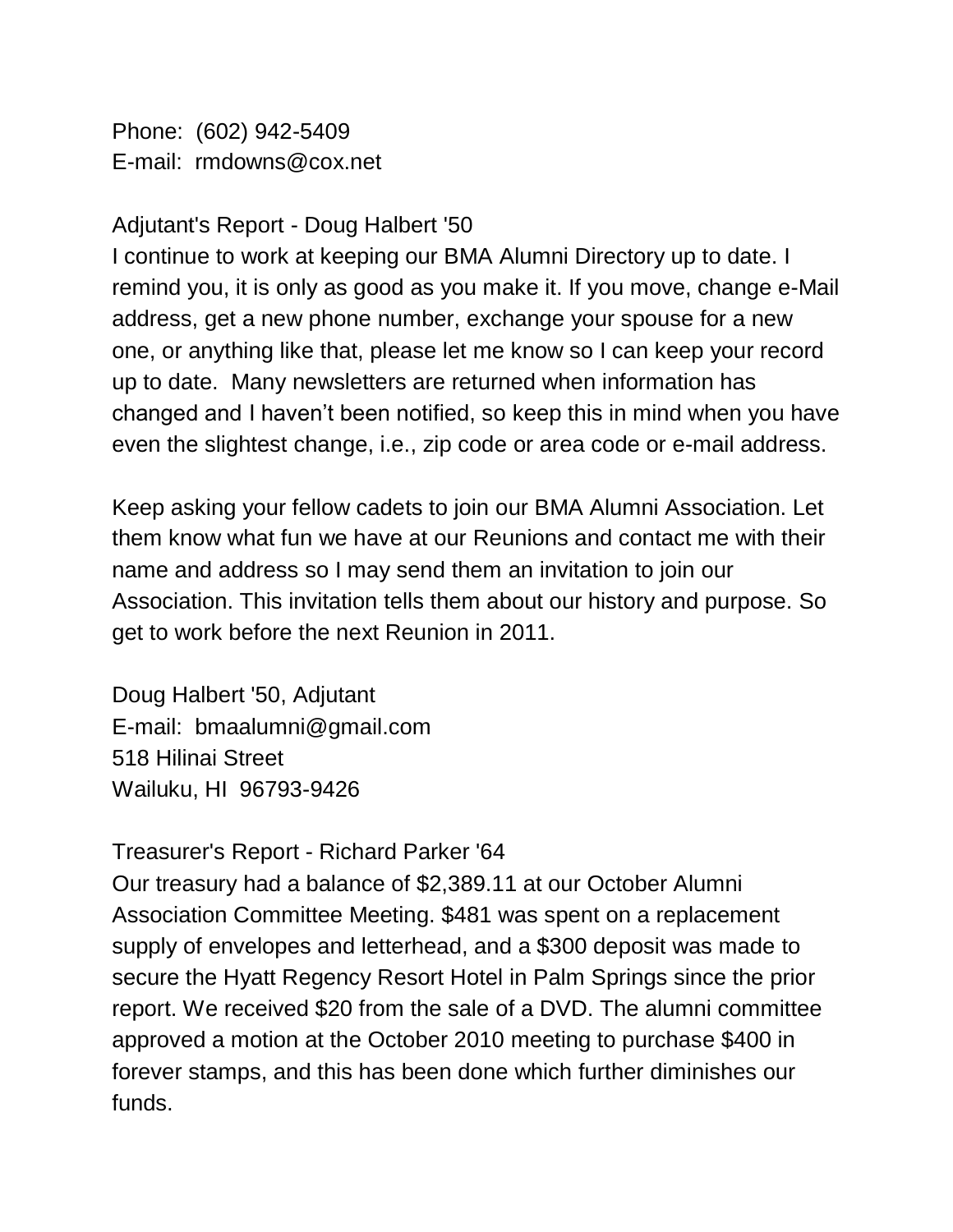Since our last report, we have received donations from Howard Nelson '55, Larry Curti '56 and an anonymous contributor. We continue to distribute our BMA Newsletter to nearly 300 people and would appreciate any donations in order to keep the association operating. Please make your checks out to the BMA Alumni Association and send them to me as follows:

Richard Parker '64, Treasurer 986 Colby Circle, Corona, CA 92880-7353 E-mail: usparker@att.net

Newsletter - Dotti Schloss (Ron '50JC)

We are looking into a company who does Newsletters, and the owner is a BMA alumnus. They receive input, edit and publish/mail it. Hopefully, the cost will fit our budget. They may be able to get us a non-profit price on postage. We will have more details soon. Keep sending your input to me or to Doug Halbert, adjutant, as we share all input.

Dotti Schloss (Ron '50JC) Phone: 951-734-7615 2765 Gilbert Avenue, Corona, CA 92881 E-mail: DottiBMANews@aol.com

Reunion Plans:

Committee meeting: Bob Downs welcomed Joe Musial '61 to our committee. Joe attended BMA both in San Diego and in Glendora, having entered the academy in 1957 and graduated along with Bob in 1961. Bob remembers Joe was one of the more accurate shooters on the rifle team. Also to his credit or chagrin, he made rank and was busted a few times. Still a great guy, we are glad to have him on the committee. Others in attendance included: Joe's Sister Julie, Bob Downs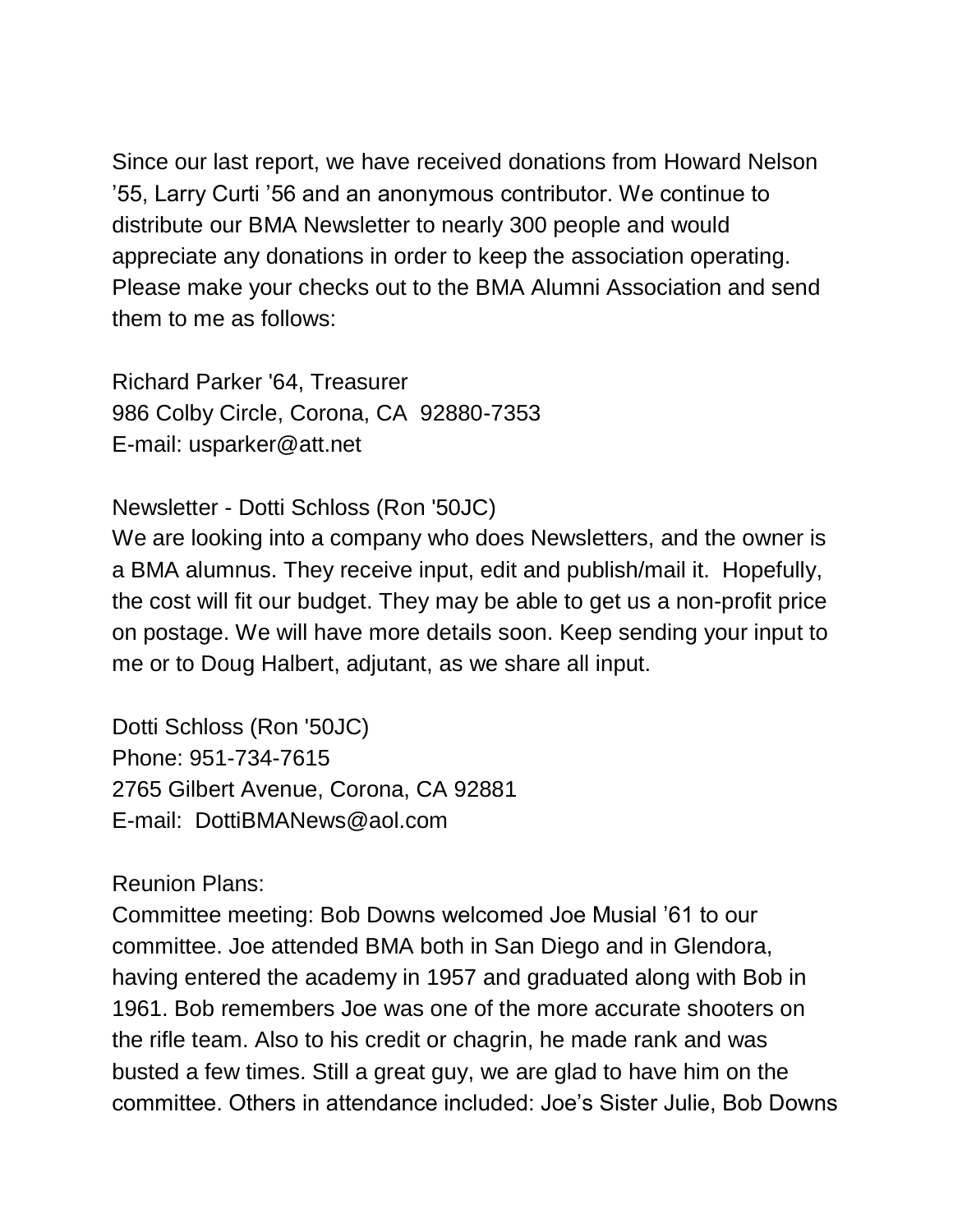'61, chairman, Al and Marge Owings '44, Howard and Margaret Nelson '55, Bob Ault '56, John and Sue Barnett '56, Larry Curti '56, Gary Moore '63, and Richard and Judy Parker '64. A number of members were absent at this meeting.

Hotel contract: Judy Parker (Richard '64) reported at the October committee meeting that we have been very happy with the cooperation and concessions that the Hyatt Regency Hotel has been willing to make to accommodate our BMA Reunion. She has noted that the contract resulted in easy to reach hotel night guarantees and low food and beverage commitments that will help alleviate the pressure of last minute sign-ups. The catering director has been in contact with Judy and will have menu options for review by the next committee meeting. They are willing to work within a budget to meet our needs. The committee has been very grateful for the efforts of Judy and Richard on our behalf.

Reunion schedule: As in the past, we will gather informally on Friday evening. Those playing golf will spend Friday on the course. It was agreed at the committee meeting that a Saturday brunch and evening dinner worked best and provides for people to have time to enjoy the sights on their own. A schedule of possible activities will be provided in the welcome envelope as there are many things to do and see in the Palm Springs area depending on your interests. Judy Parker is checking into possible group rates to take the tram to the top of the mountain and to see the Air Museum. She will report back at the next meeting.

Memorabilia donations: Remember, one of the most interesting things we enjoy at our reunions is the outstanding memorabilia display. If you wish to donate anything, please be sure to contact Gary Moor '63 at garyRmoore@earthlink.net or (626) 793-9379.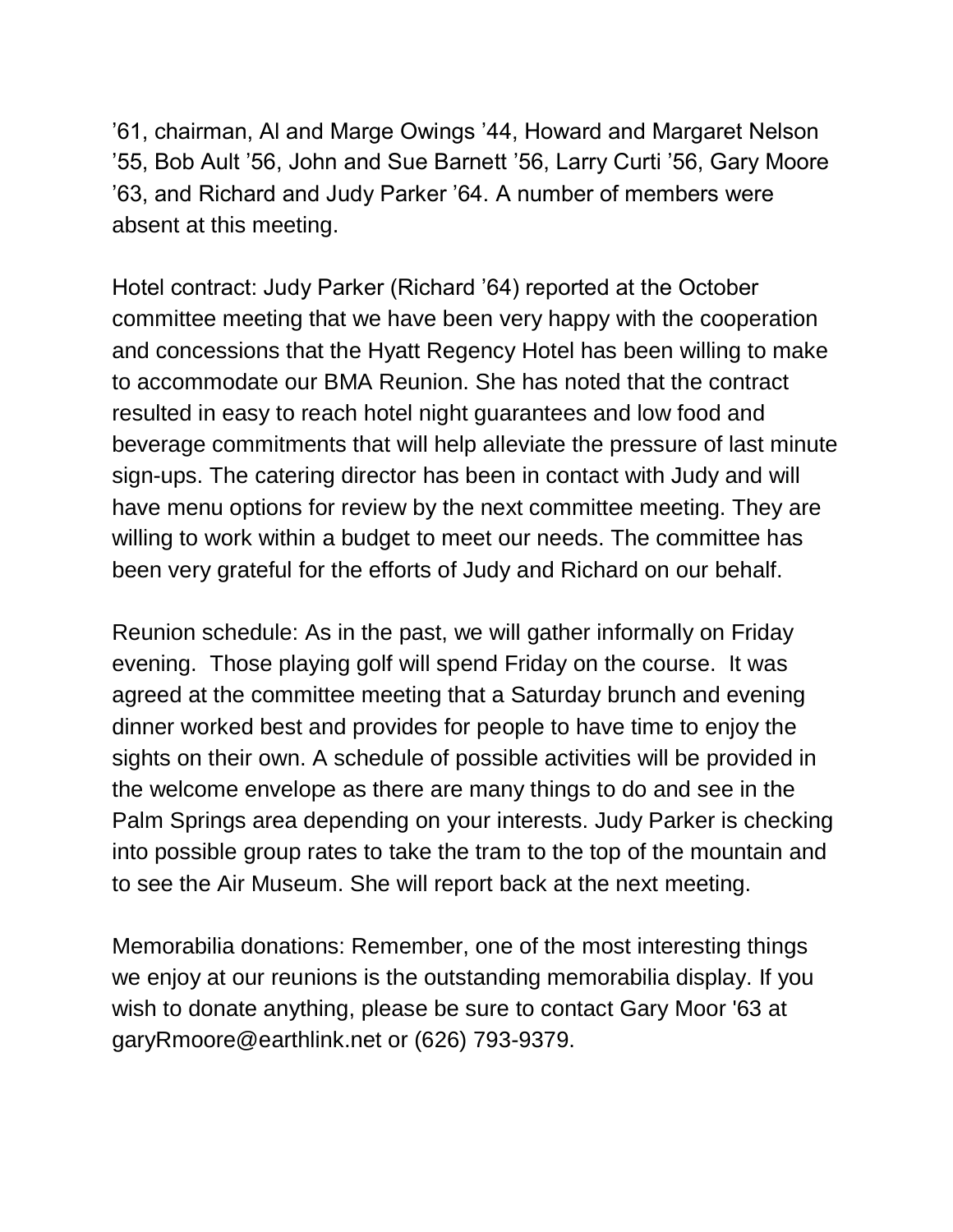Selecting a charitable organization: It was agreed at the committee meeting to once again have a 50/50 charitable drawing with half the proceeds being donated to a charitable cause of our choice. Suggestions will be reviewed at the next meeting and decided upon. If you wish to make a suggestion, please forward it to our Chairman Bob Downs.

Golf participation: Richard Parker '64 agreed to contact Skip Brown '64 and Mike Hinton '64 to assist in the planning of a golf tournament. Skip has organized this for us before and the hotel is willing to assist in making arrangements with one of the many golf courses in the area.

Events in Palm Springs: Besides the above-mentioned possible group activities and golf, Palm Springs offers beautiful sights, great shopping opportunities, entertainment and a casino. More on these in our next newsletter.

### Correspondence:

Bob Downs, chairman, heard from Joy Huitt (Doug Huitt '61). They were excited to find their names on our reunion contact list and plan to attend next June. They were excited to share with us photos of their daughter, Kristin, who graduated from the Air Force Academy in 2004 and is a pilot. She considered it a pleasure to receive her diploma from President Bush and to fly missions with him as well. She is a captain and is working toward her major boards. We will share the photos of Kristin and the former president on our Memorabilia Table at the next reunion where we look forward to seeing Doug and Joy as well.

Richard McDermott wrote to us in June to say he learned of the passing of Mark Landon and Ben Westlund who attended BMA until it closed. Mark was an 8th grader at BMA. More about these cadets below under "Final Taps".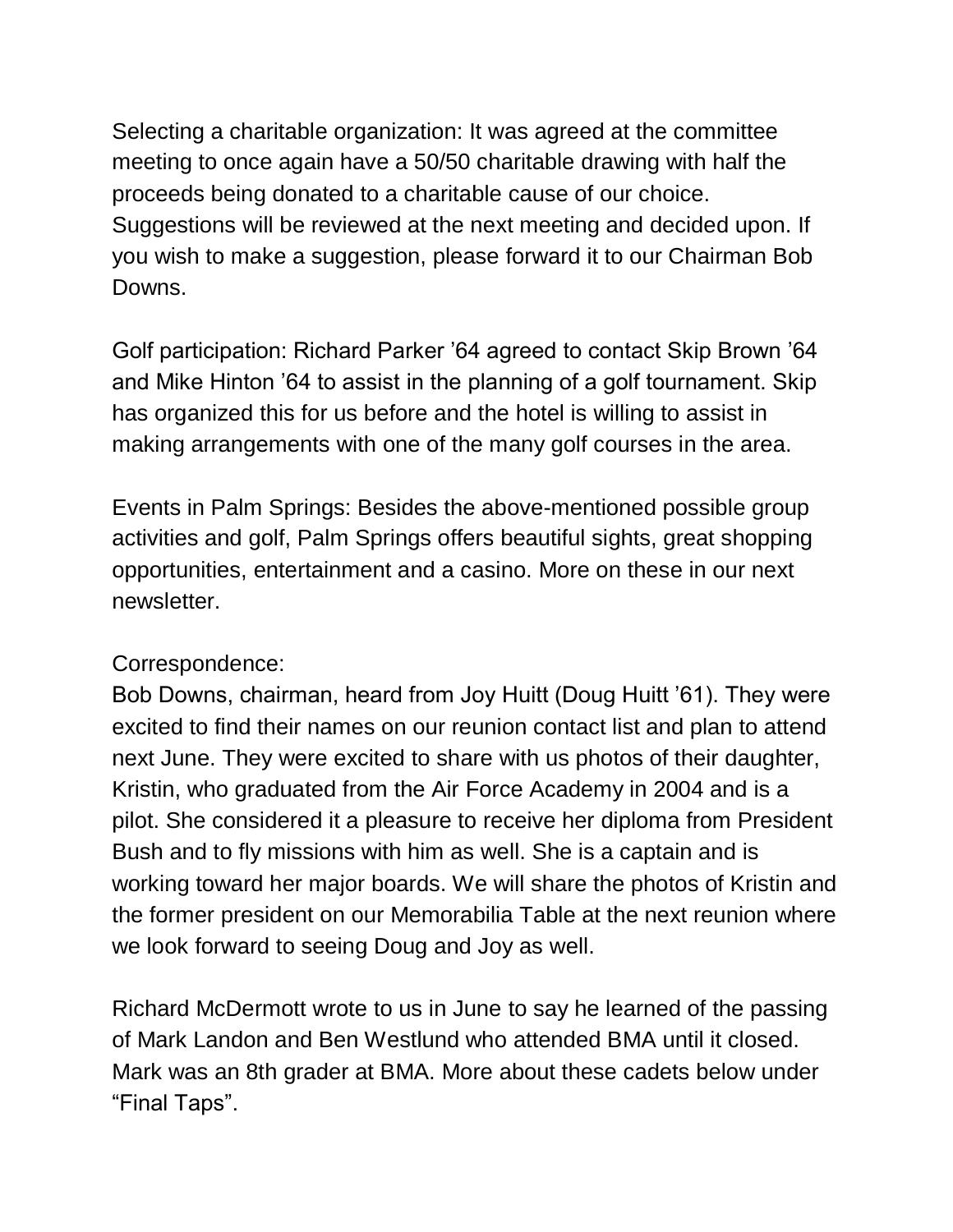Richard attended BMA for one year and would have been in the Class of 1964. After he completed college he was a hospital administrator at the Utah Valley Regional Medical Center in Provo, Utah and is the administrator of the Sevier Valley Hospital in Richfield, Utah. He received his Ph.D. in accounting from Oklahoma State University and is currently a professor of accountancy and health care administration at Weber State University in Utah. An author of four textbooks, Richard has also started a foundation that has provided scholarships for over 450 women heads-of-household.

## Final Taps:

Ben Westlund: Ben was a close friend of Richard McDermott's family although he was several years younger than Richard. He attended BMA until it closed. His family was instrumental in an effort to provide funds to keep the academy open; however, the owners determined it was necessary to close the academy and turned down the offer of donations.

Ben then went on to graduate from Oregon Episcopal School and received a Bachelor's Degree from Whitman College in education and history and pursued some graduate studies at the University of Oregon. He moved to Central Oregon in 1974 and lived near Bend, running a ranch, with his wife Libby and two children, son B.J. and daughter Taylor.

In 1996, he was elected to the Oregon House of Representatives as a Republican. In 2003, he was appointed to the Oregon Senate and elected to that position in 2004. (In 2006, he changed his party affiliation). In 2008, he was elected the Oregon State Treasurer and served until his death on March 7, 2010. More can be learned by logging into Wikipedia.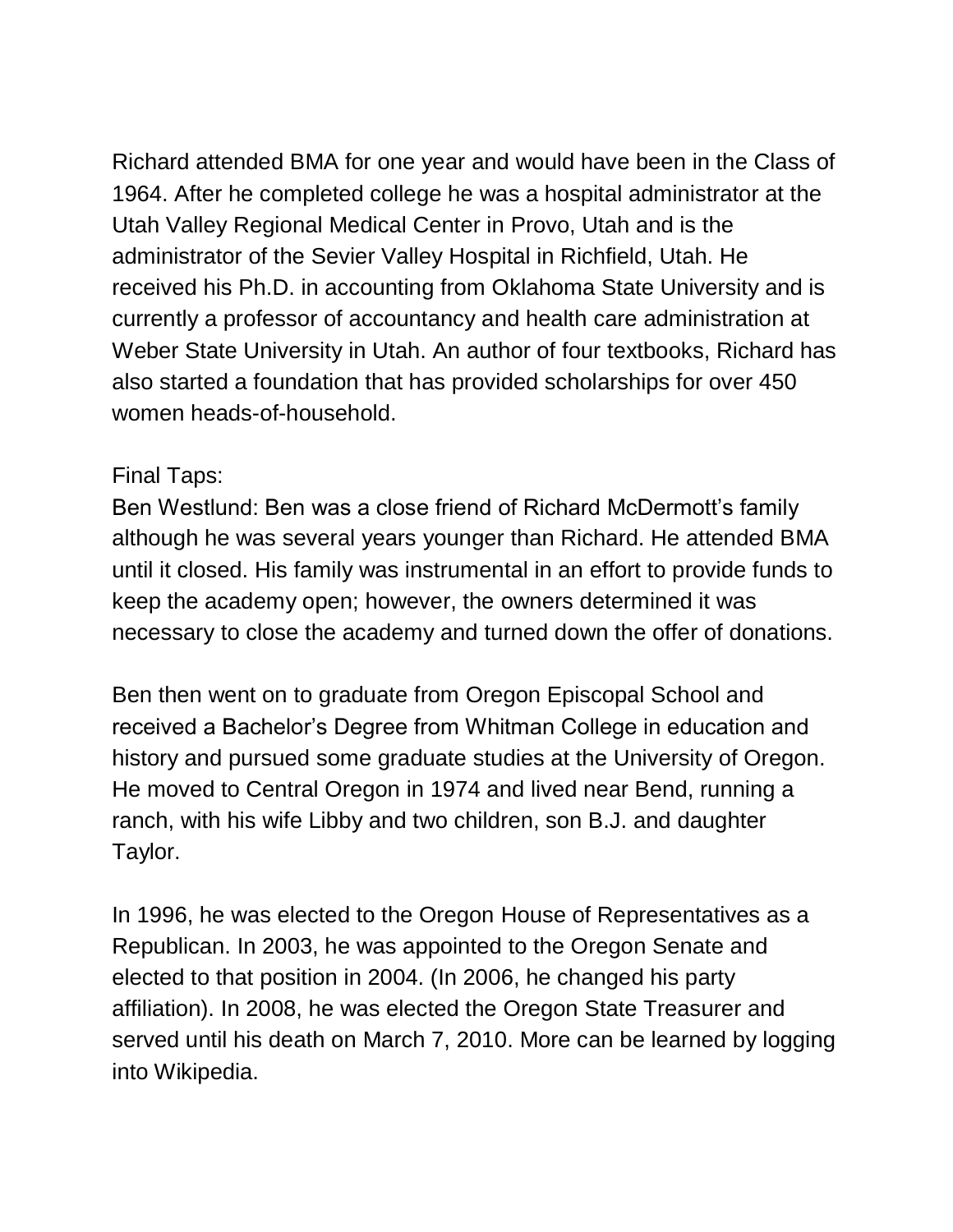Donald James Nelson (Class of 1959): Doug Halbert '50, our adjutant, reported he received an e-mail from K.C. Jones that 'Jim' Nelson has passed away. K.C. attended the memorial and noted over 1000 people attended. Born in Boise, Idaho, Jim attended Boise High School and then graduated from BMA. In 1965 he graduated with a BA in English from Columbia College in New York City.

During his life, he enjoyed traveling with his wife to over 20 countries and throughout the United States. One of his latest undertakings was driving his VW Bud to Guatemala to learn Spanish.

The Boise community benefited greatly through Jim's generosity. He raised money for the Morrison Center. Then the greenbelt became his focus. He and a friend built an outdoor amphitheater for BSU. He served on various boards, West One Back, BSU Foundation, Boise Art Museum and St. Luke's Hospital. He served as president of the Hillcrest Country Club and of the Associated Contractors of Affection. For more than 30 years, he was president of Nelson Construction, a major employer in Idaho.

Jim lived a good life and had a loving family and many friends. He is survived by his wife, Karin, two children and four grandchildren.

Fred Pridmore '49: Ann Koball wrote to Doug Halbert noting that she had some old records of her late father Fred Pridmore. Doug responded that the diploma she referred to was Fred's 8th grade BMA diploma. Doug noted that he remembered Fred who was a 9th grader in Doug's Senior year. Doug said, "He actually signed my yearbook to a great guy and swell buddy, 'Squirt' Pridmore. He was appointed to the Color Guard in the spring semester of his freshman year which was quite an honor for a freshman." Doug sent condolences to the family.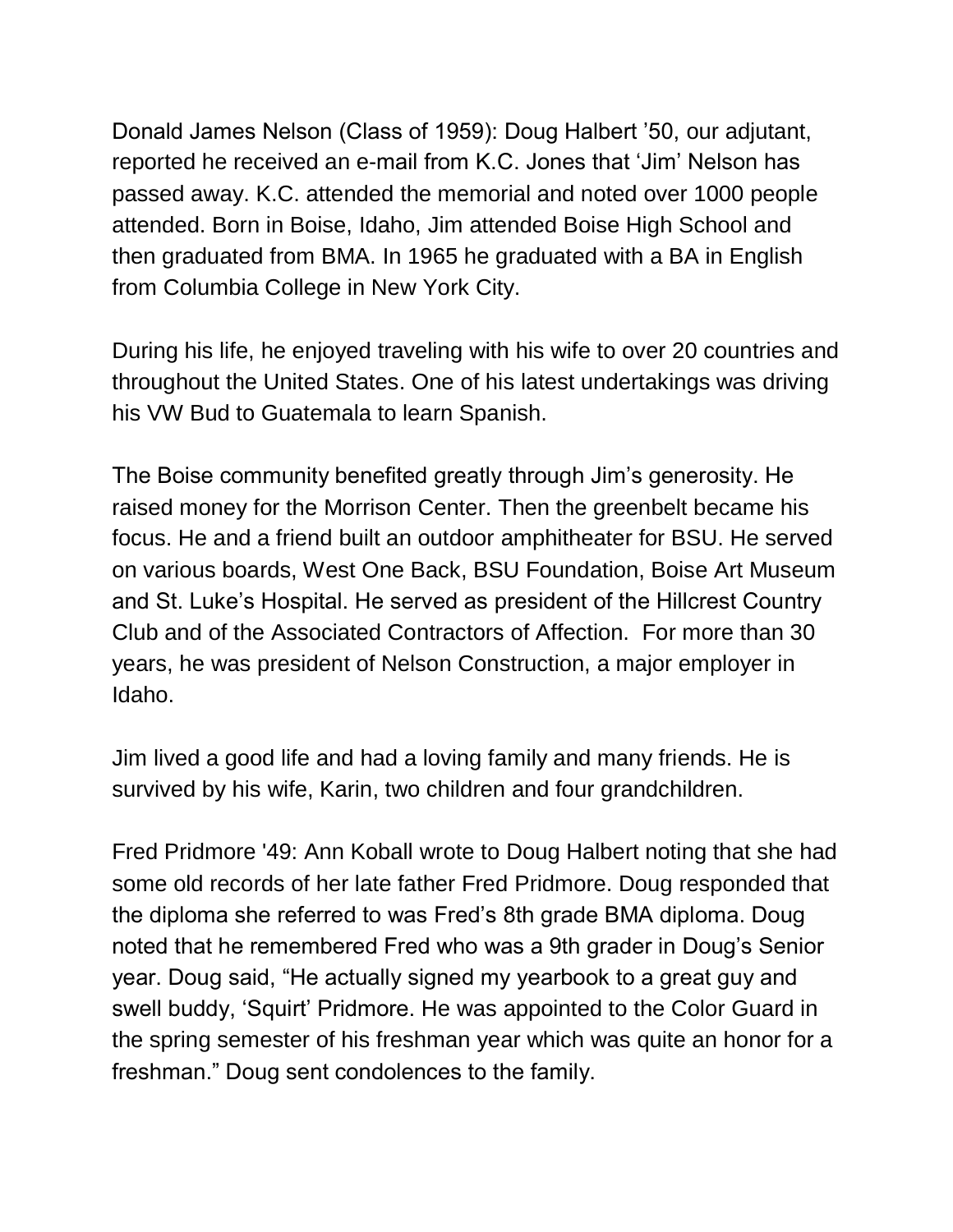Mark Landon: Mark attended BMA during his 8th grade year. He was the adopted son of actor Michael Landon. Mark's mother was Michael Landon's then wife, Dodie Levy Frasier.

Mark appeared in three movies including the CBS television movie "US" (1991). In 1997, he appeared as a Navy Seal in the movie "Goodbye America". He passed away at his home in West Hollywood on May 11, 2009 at the age of 60. He was well-liked by his peers.

Ed Cramer '45: We received notice from Ed's wife of 58 years, Dianne "Donnie" Cramer that Ed passed away from cancer in December 2008. Following BMA, he graduated from Stanford University in 1949. He was a third-generation San Diegan, and his family founded Cramer Baking Co.

Ed's community involvements were many and varied as well as his involvement in his children's activities growing up in sports and serving as president of the PTA. He cared about the community, was very thoughtful and well-spoken and would always have a good word. Benefactors of his contributions with his wife were the Salvation Army, orphanage projects in Mexico, Kenya and Mozambique, and MOPS International, a non-profit Christian organization for mothers of preschoolers. He held several offices for service organizations.

Ed Cramer retired as Fed-Mart's vice president of merchandising and served on Fed-Mart's board of directors, helping create the model for low-cost wholesale and retail operations. He was a founding partner/investor in Sinegal's Costco Corporation.

Mel Malow, Faculty Member: When Mel's Newsletter was returned to Doug Halbert, he contacted Ashton Brown, who was Mel's long term friend. Ashton was a bugler and played special taps for Muy. Ashton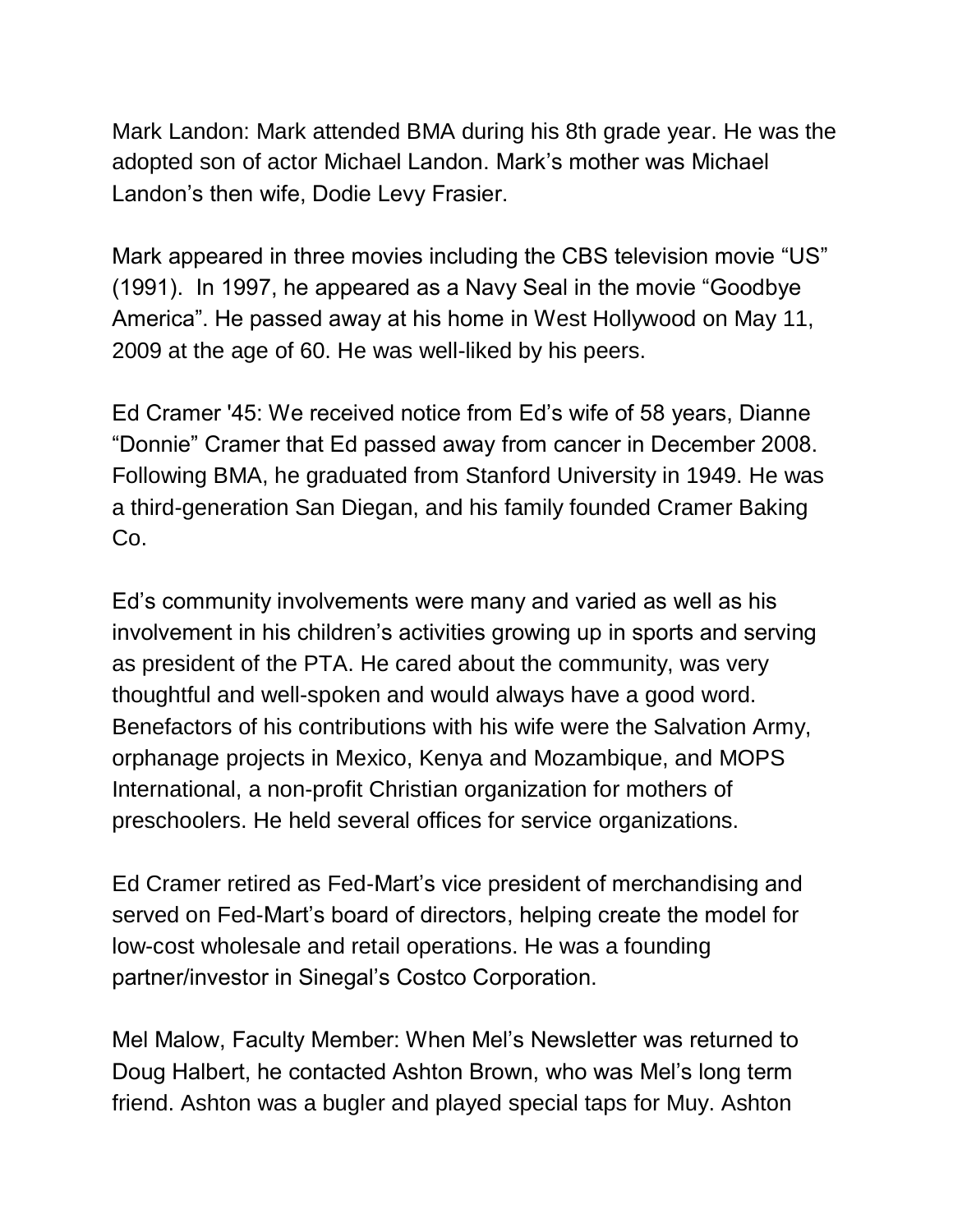went on to a career at the Lawrence Berkeley Laboratory. Ashton responded that sadly, some months ago, Mel Malow ('Muy Malo' to those of us in his classes who spoke some Spanish, meaning very bad) had died.

Following is information from Ashton which he prefaces by saying, "Not everything that went on at BMA was by-the-book, and it's way past the '60s now. Who has not, in some moment pondered the koan, "Question Authority"?

It would need too many words to describe my regard for Mel…certainly the freedom he allowed me, in the form of access to the 'lab'—including the keys, for use over vacations, weekends and such—helped me to get into Cal Tech and into a career that suited me well at Lawrence Berkeley Laboratories. At BMA, he was my lone faculty friend, as all our interactions were absent any military hierarchy—thus, for me an oasis of normalcy away from the gamesmanship of the Academy. We even made some minor explosives together on occasion. We both had fun. He played the piano well (I, the cornet, not as well), and I recall particularly his ept performance of some Brahms Intermezzi; thus, some cultural experiences for me transcending the AM radio fluff du jour like, "A you're adorable, B you're so beautiful". Quite a lot, for '50s America, I later realized.

Muy was generous in helping me, and I will be forever grateful for his unvarying friendship and a first lesson in trust: with those 'keys' I could well have experimented to some ill-effect. Yet not once did Muy 'remind me', or feel he needed to, "Hey, don't be stupid; you could get us both fired".

Years later, Muy brought his class to LBL and the Bevatron where I gave him the Fermi-grade tour and the class enjoyed the blinking lights and